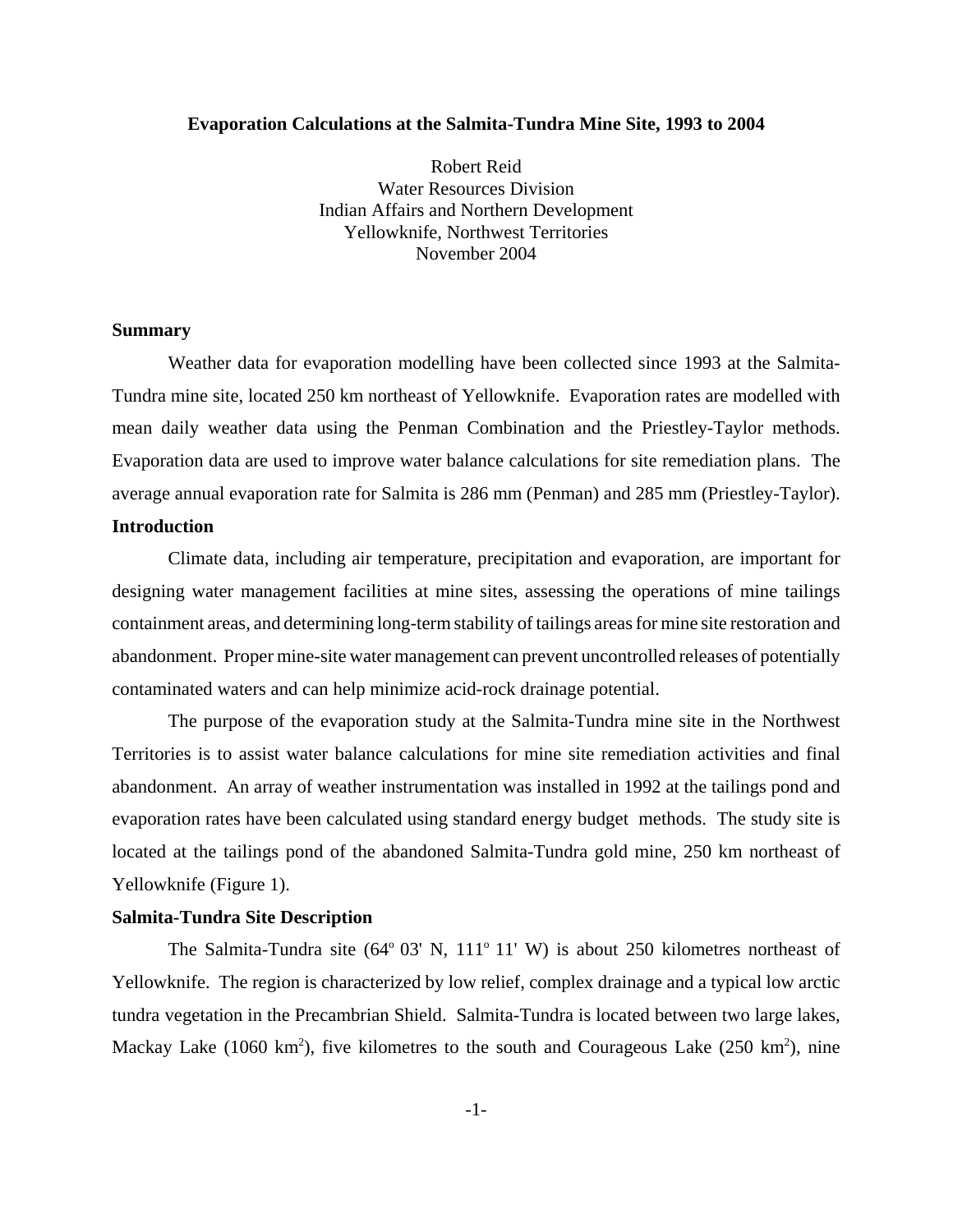kilometres to the north. Numerous smaller lakes surround the study site.



**Figure 1. Evaporation Study Site Locations**

Gold mining and milling operations began at the Tundra Gold Mines Ltd site in 1964 but ceased in 1968 due to low ore grades. Tailings were deposited in Russell Lake, a small lake adjacent to the mill. Operations at the Tundra mill resumed in 1983 with ore from the Salmita deposit, five kilometres to the northwest. When mining operations ceased at Salmita in 1986, the Russell Lake tailings pond was separated into upper and lower cells with a dyke constructed from waste rock and esker material. The dyke was built to maintain the water level over the tailings solids to limit the acid rock drainage potential. An interception ditch was also constructed on the north side of the tailings pond to minimize surface runoff to the Lower Pond of the tailings containment area.

The Water Resources Division evaporation program was initiated in 1992 with the installation of an automatic weather station at the Russell Lake tailings pond. Instrumentation was located on the small point on the west shore of the lower tailings pond. Damage to the equipment occurred in the spring of 1995 and 1996 by wind-shunted ice during breakup. In 1997, the station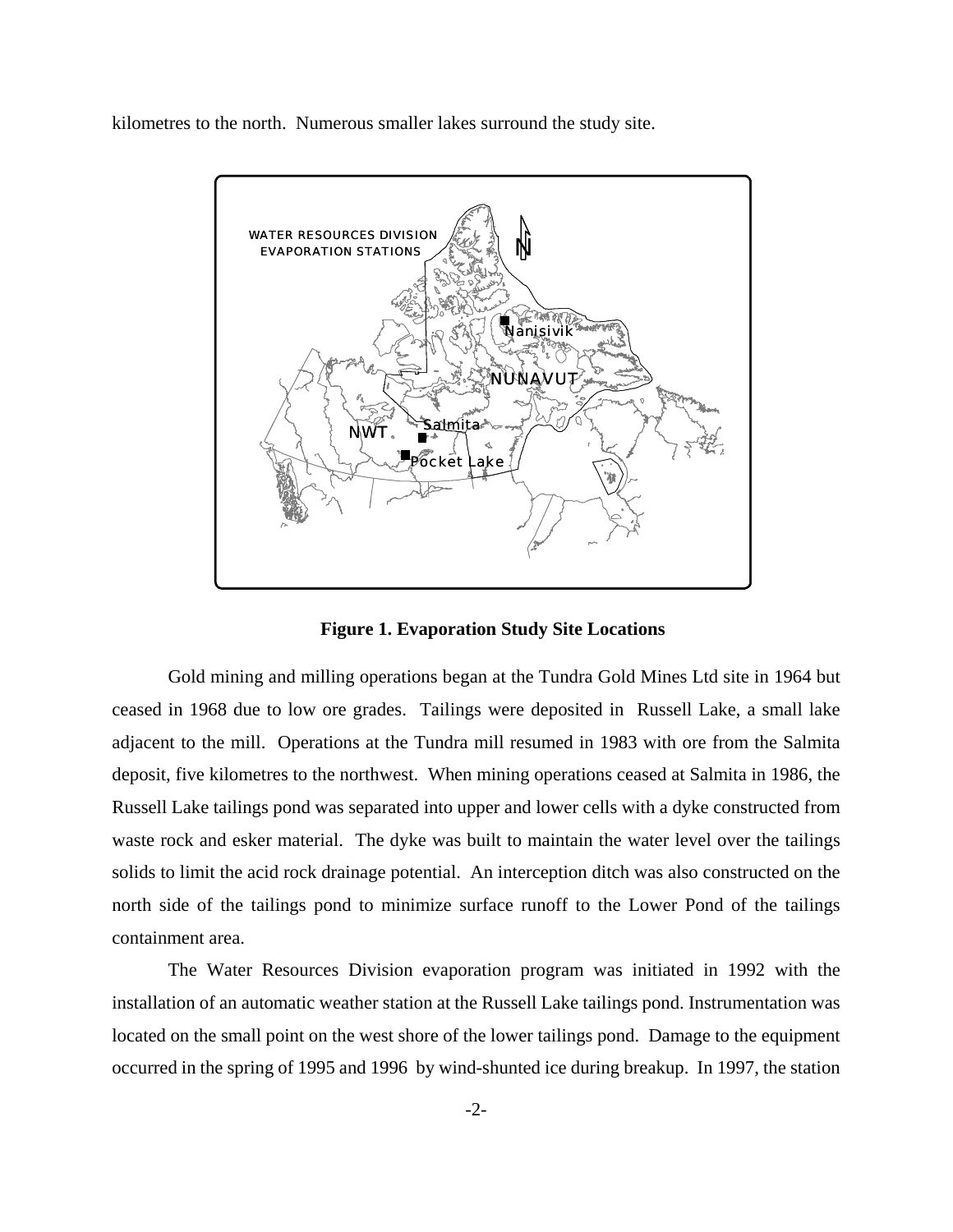was relocated approximately 400 metres southward to an area protected from ice by a shallow beach (Figure 2).

The catchment basin and lake areas of the tailings area were mapped in July 1996 using differentially corrected GPS. The area of the upper pond basin was determined as 13.8 hectares, of



**Figure 2. Salmita Evaporation Study Site**

which the water surface is 8.3 hectares (60%). The lower pond catchment basin was determined to be 48.6 hectares with a water surface area of 40.3 hectares (83%). Bathymetry of the lower pond was mapped with a depthsounder interfaced with the GPS system. A maximum depth of six metres was measured on the west side of the pond, adjacent to the weather station and a mean depth of three metres was determined. A water volume of  $1.24 * 10^6$  cubic metres was calculated for the lower

pond. At the time of the mapping survey, there was 1.1 hectares of tailings solids in the upper pond basin exposed to the atmosphere.

# **Study Site Instrumentation**

The instrumentation at the site consists of a tripod-mounted, automatic weather station located in shallow water at the edge of the pond. Air temperature and relative humidity are measured with Vaisala HMP35CF sensors at approximately 2.5 metres above the water surface. Accuracy of the temperature sensor is  $\pm 0.2$ °C and accuracy of the humidity sensor is  $\pm 2$  % between 0 and 90% RH and  $\pm$  3 % between 90 and 100% RH (Campbell Scientific, 1997). The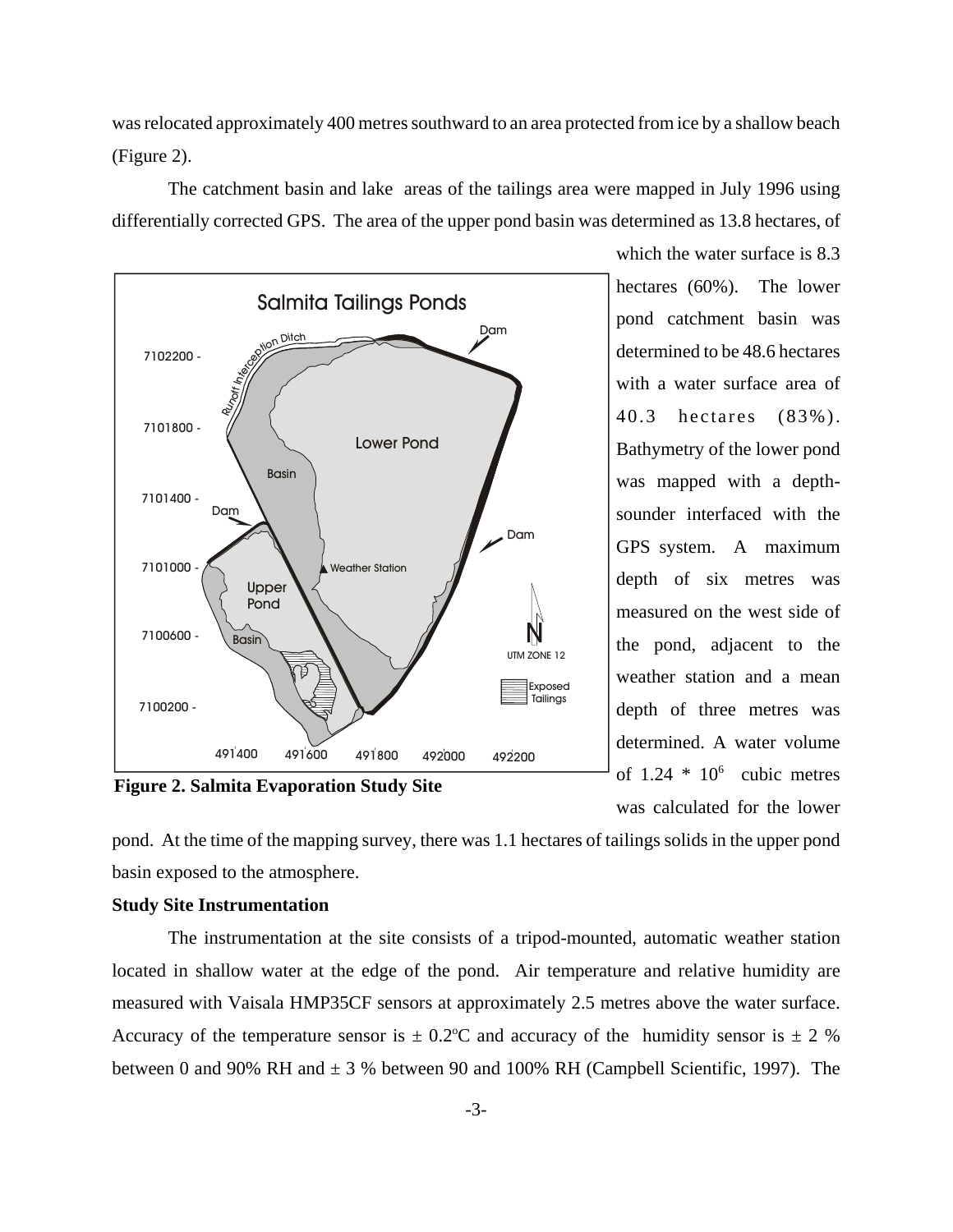Vaisala sensor is changed each spring for calibration by the supplier. Wind speed is measured at 2.5 metres with a MetOne 013A or 014A sensor which has an accuracy of  $\pm$  0.11 m/s (Campbell Scientific, 1990). Wind direction is measured with NRG 200P wind vanes. Net solar radiation is measured with Radiation & Energy Balance Systems Q6/Q7 net radiometer at approximately one metre above the water surface. The protective domes on the radiometers are replaced each spring and the sensor has been calibrated and upgraded periodically. Corrections are made for wind speed effects as specified for the sensor type.

Water temperature is measured with a 107B thermistor placed on the lake bed in approximately 0.5 m of water (sensor accuracy is  $\pm$  0.2 °C). Water levels are measured with a submersible depth transducer are verified with level surveys in spring and fall. Rainfall is measured with a tipping bucket gauge which are accurate to  $\pm$  1% at the rainfall intensities typical in the study areas. The electronic weather sensors are controlled with a Campbell Scientific 21X datalogger. The sensors are sampled on 60 second intervals and hourly and daily averages are written to final data storage. The station is powered by a 12 volt gel-cell battery charged by a solar (photo-voltaic) panel. A collector rain gauge is located near the weather station to collect rainwater for isotope analysis and to verify tipping bucket gauge data.

Site maintenance trips are scheduled to correspond with the open water season as closely as possible. Field observations of ice-off and freeze-up dates are recorded where available or estimated from the weather data. The estimated dates of breakup and freezeup, the estimated duration of the open water season and the periods of data recovery are recorded in Table 1. The open water period at the study site occurs from mid-June until late September for an average duration of  $108 \pm 10$  days.

#### **Evaporation Calculations**

Evaporation rates were calculated with the Penman Combination and the Priestly-Taylor methods using mean daily weather data (Chow *et al*., 1988). Modifications were made to air and water density constants to account for lower ambient temperatures in the study areas relative to the values used in the reference examples. The Penman Combination Method is a combined energy balance/aerodynamic mathematical model defined by the general equation: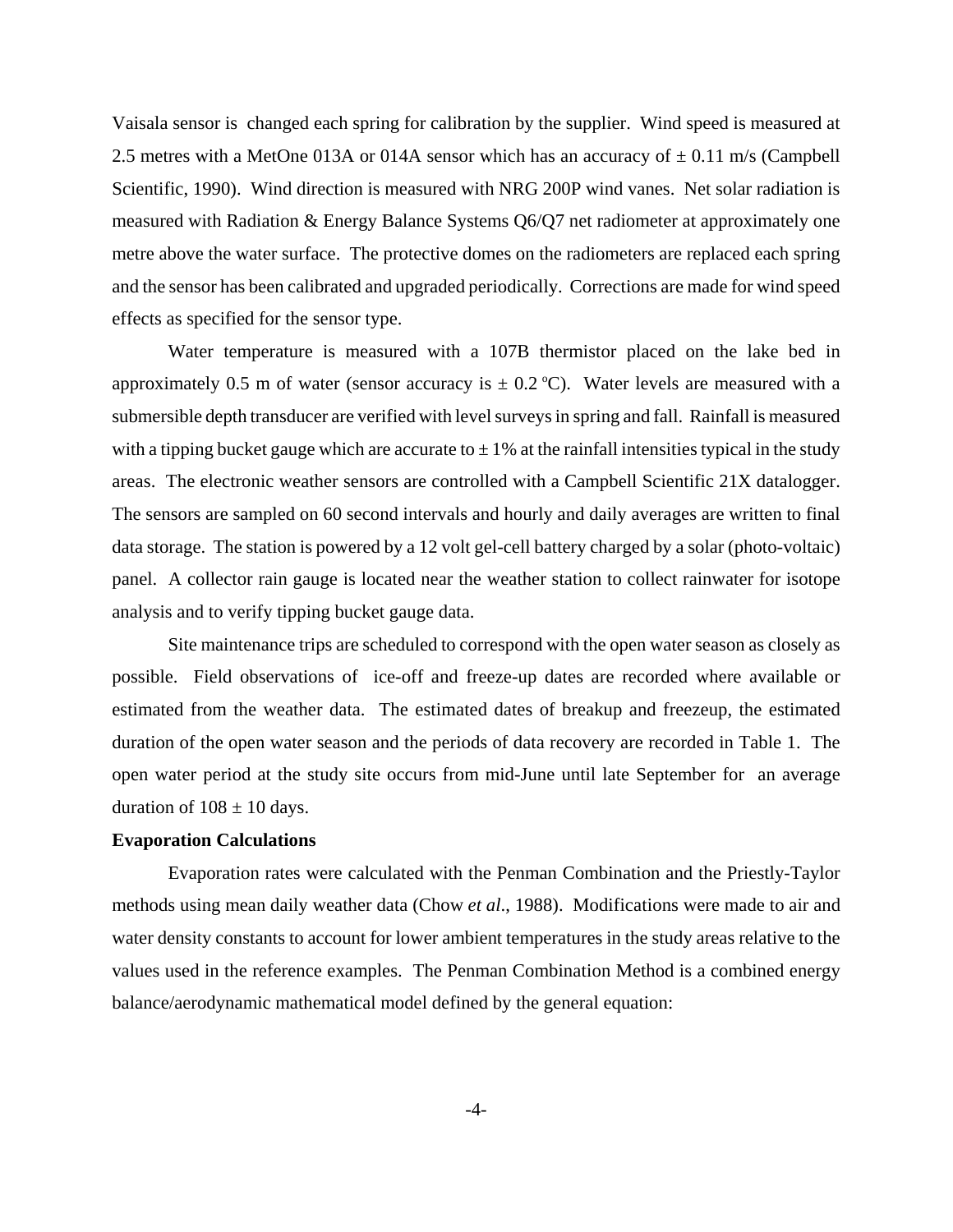$$
E(PC) = \frac{\Delta}{\Delta + \gamma} E_R + \frac{\gamma}{\Delta + \gamma} E_A
$$

where ) is the slope of the temperature-saturated vapour pressure curve in Pa/ $\rm ^oC$  and (is the psychrometric constant in Pa/°C, calculated respectively by:

$$
\Delta = \frac{4098e_{as}}{(237.3+T)^2} \qquad \gamma = \frac{C_p P_A}{0.622l_v}
$$

where  $e_{as}$  is the saturated vapour pressure at air temperature T in  $°C$ ;

$$
e_{as}
$$
=611exp $\left(\frac{17.27*T}{237.3+T}\right)$ 

the specific heat of air C<sub>P</sub> is 1006 J/kg °C; air pressure  $P_A$  at 20°C is 101.3\* 10<sup>3</sup> Pa; and the latent heat of vaporization  $l_v$  is 2.501  $*$  10<sup>6</sup> - 2370T J/kg.

The energy balance component  $E_R$  in mm/day is determined by the equation:

$$
E_R = \frac{R_n - H - G}{l_v \rho_w} \quad (* 8.64 * 10^7 \text{ unit conversion})
$$

where  $R_n$  is the net solar radiation measured over water in  $W/m^2$ , and H and G are the sensible heat flux and water heat flux in  $W/m^2$ ,

 $\overline{ }$ 

$$
H = -k_a \left( \frac{\delta T a_2}{z_2} \right)
$$
 
$$
G = -k_w \left( \frac{\delta T w}{z_w} \right)
$$

where  $*Ta_2$  and  $*Tw$  are the change in mean daily air and water temperatures from the previous day, as measured at height  $z_2$  and depth  $z_w$  in metres from the water surface. The thermal conductivity of air  $k_a$  and water  $k_w$  at 10°C are 0.0241 and 0.615 W/m/°C, respectively (Yarwood and Castle,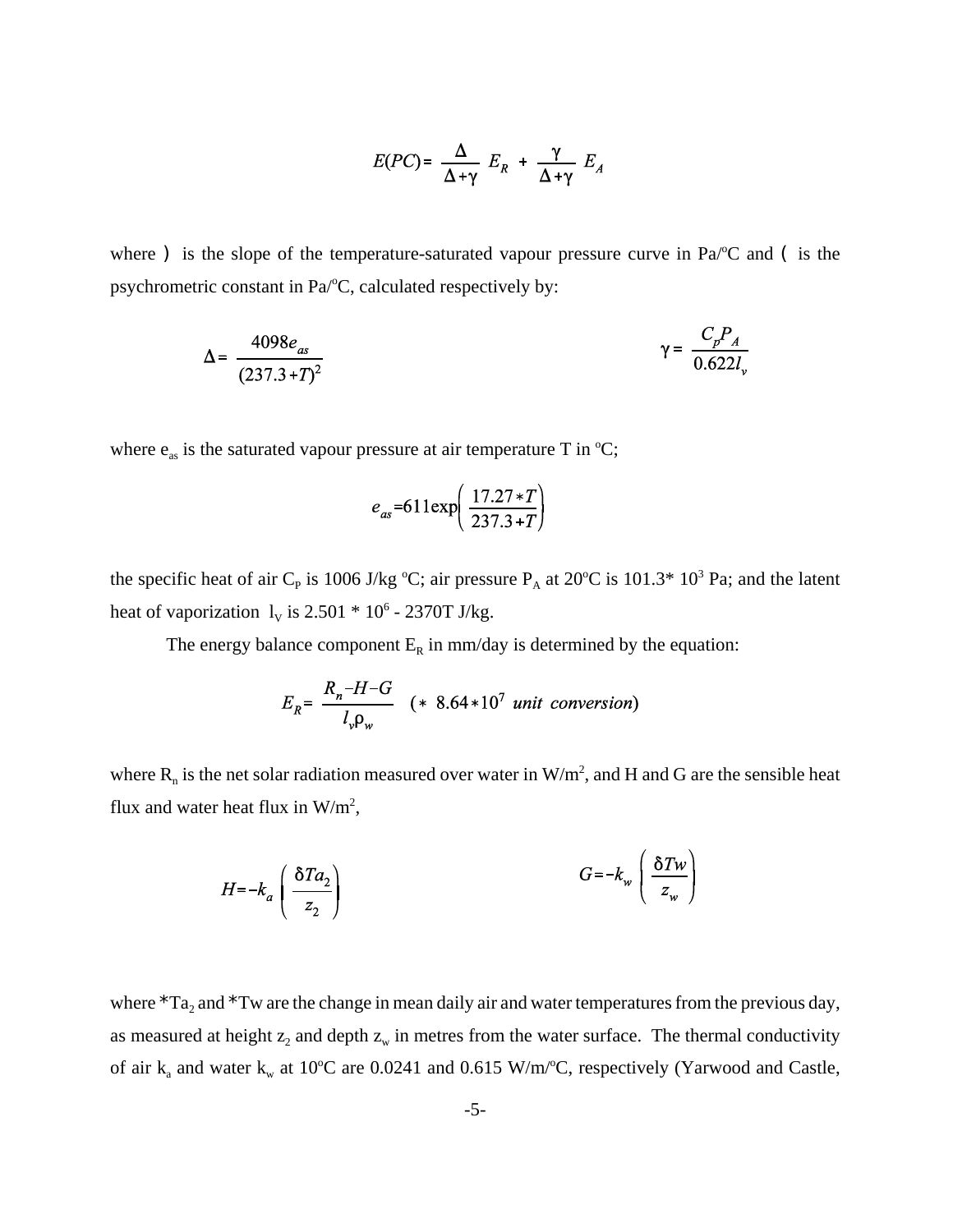1970) and the water density  $\mathbf{D}_{w}$  at 10°C is 999.73 kg/m<sup>3</sup>.

The aerodynamic component  $E_A$  in mm/day is calculated as:

$$
E_A = \left(\frac{0.1062u}{[\ln(z_2/z_0)]^2}\right) * (e_{as} - e_a)
$$

where u is wind speed in m/s measured at height  $z_2$  in cm. The surface roughness height  $z_0$  is 0.01 cm (Brutsaert, 1982). The difference between saturated  $\mathbf{e}_{\text{as}}$  and actual  $\mathbf{e}_{\text{a}}$  vapour pressure (in Pa) is calculated with  $\mathbf{e}_a = \mathbf{R} \mathbf{H}^* \mathbf{e}_{as}$  where  $(0 \# \mathbf{R} \mathbf{H} \# 1)$ .

The Priestly-Taylor method is similar to the Penman Combination method and is defined by the general equation:

$$
E(PT) = \alpha \frac{\Delta}{\Delta + \gamma} E_R
$$

where the weighted aerodynamic component  $E_A$  is replaced by the constant ", and the sensible heat flux term H is omitted from the energy balance term  $E_R$  (Shuttleworth, 1993; Chow *et al.*, 1988). The constant " = 1.26 is used for subarctic regions (Stewart and Rouse, 1977; Gibson *et al*., 1996). **Discussion**

Evaporation rates were calculated with the Penman and the Priestley-Taylor methods using daily weather data. Calculations were repeated with both methods with a simplified equation for the energy balance component,  $E_R = Rn/lvDw = 0.0353 * Rn$ , which uses a constant rather than calculating sensible and water heat fluxes. The sensible heat flux and water heat flux terms are omitted as it is assumed they are negligible (Chow, *et al*, 1988). This assumption is justified as data collection at all sites extends over the entire open water period, thus the net changes in lake heat storage and sensible heat flux are both zero. There were no differences in the results when the constant was used. The results of the evaporation calculation methods are included in Table 2.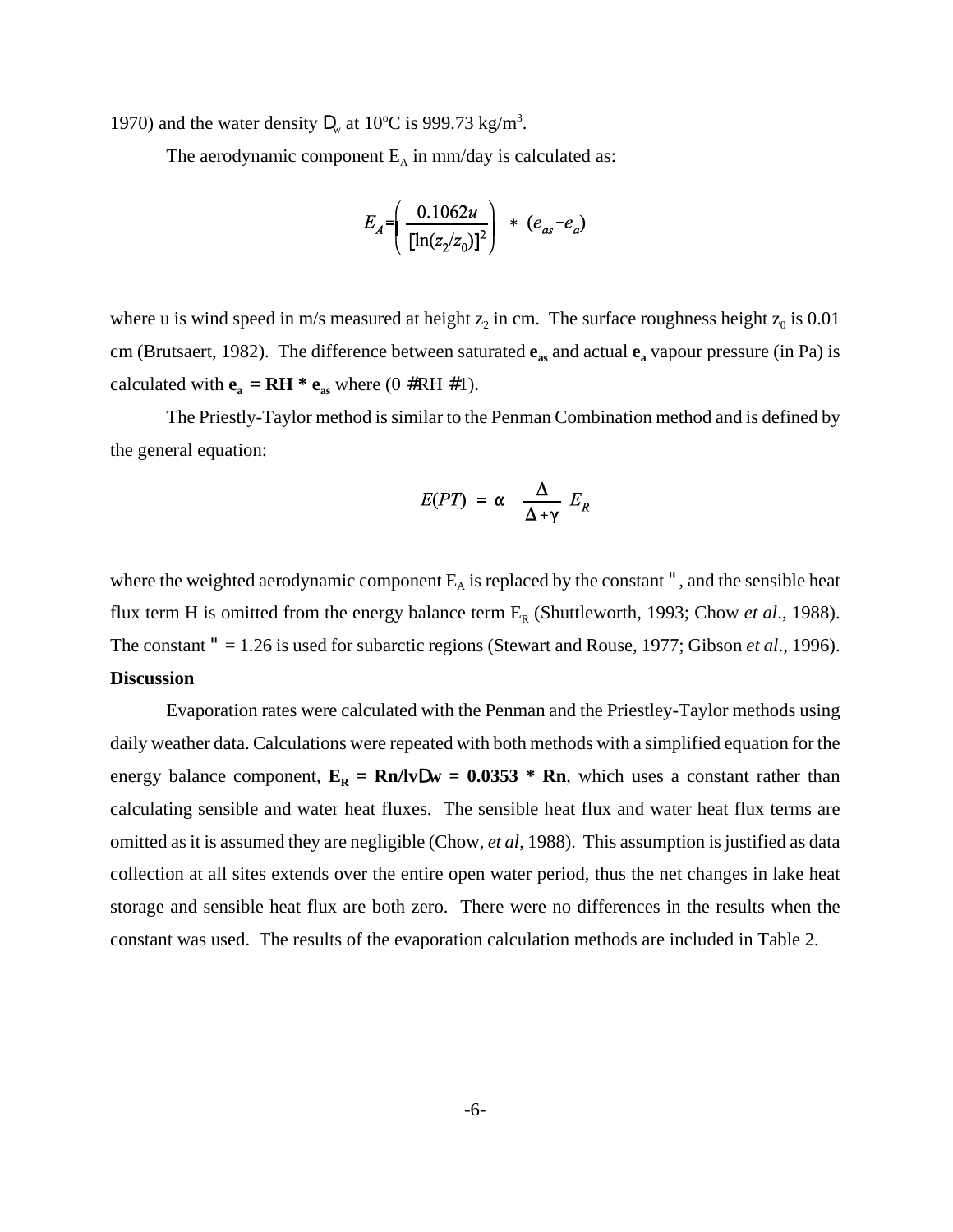| Year                                                                      | Penman | Priestley-Taylor |  |  |  |
|---------------------------------------------------------------------------|--------|------------------|--|--|--|
| 1993                                                                      | 135*   | 132*             |  |  |  |
| 1994                                                                      | 336    | 311              |  |  |  |
| 1995                                                                      | 261    | 244              |  |  |  |
| 1996                                                                      | 283    | 286              |  |  |  |
| 1997                                                                      | 243    | 237              |  |  |  |
| 1998                                                                      | 348    | 344              |  |  |  |
| 1999                                                                      | 295    | 301              |  |  |  |
| 2000                                                                      | 278    | 284              |  |  |  |
| 2001                                                                      | 296    | 304              |  |  |  |
| 2002                                                                      | 232    | 242              |  |  |  |
| 2003                                                                      | 327    | 332              |  |  |  |
| 2004                                                                      | 242    | 249              |  |  |  |
| mean                                                                      | 286    | 285              |  |  |  |
| std dev                                                                   | 40     | 38               |  |  |  |
| maximum                                                                   | 348    | 344              |  |  |  |
| minimum                                                                   | 232    | 237              |  |  |  |
| * incomplete data record: 1993 excluded in mean and standard<br>deviation |        |                  |  |  |  |

**Table 2. Salmita/Tundra Evaporation Rates in mm** 

# **Conclusions**

Evaporation rates were calculated for the Salmita/Tundra study site using the Penman Combination method and the Priestley-Taylor method, both of which are energy balance methods. The calculation of the energy balance component in the equations was simplified by omitting the sensible heat flux and water heat flux terms and using a constant for the latent heat of vaporization. The results from the simplified calculation were no different from the original calculation. The mean annual evaporation rate calculated with the Penman method is 286 mm and 285 mm with Priestley-Taylor method.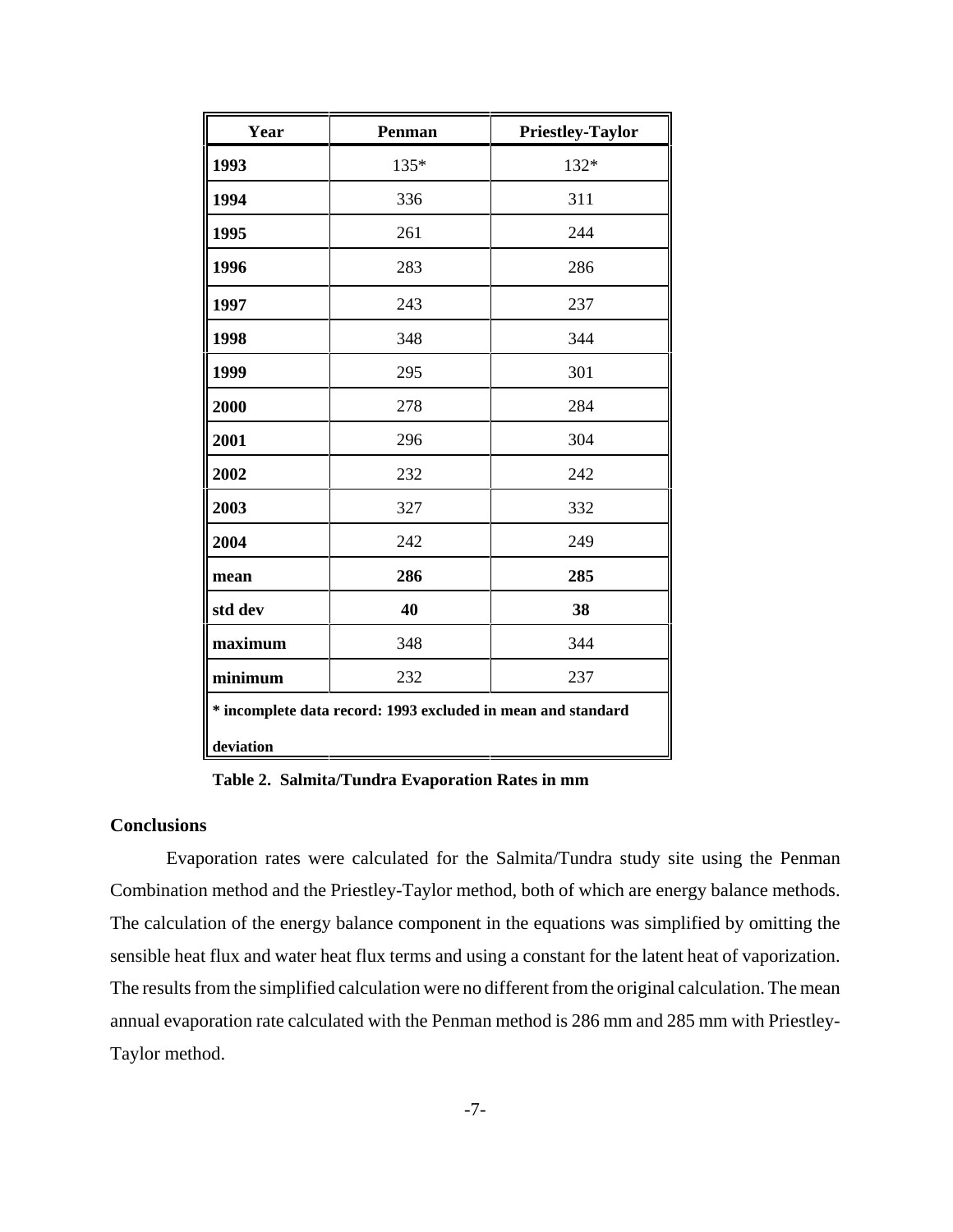#### **Acknowledgements**

Many staff and students from the Water Resources Division of the Department of Indian Affairs and Northern Development in Yellowknife have assisted with the evaporation program. Special thanks go to Chris Spence and Glen Stephens for the GPS mapping and to Denise Bicknell for preparing the site maps. Approval to use the Salmita study site in the 1990s was granted by Royal Oak Mines Ltd. Funding was provided by DIAND Water Resources Division, Yellowknife and the Northern Water Resources Studies Program, DIAND Water Resources, Ottawa.

## **References**

Brutsaert W. 1982. **Evaporation into the Atmosphere**, D.Reidel Publishing, Dordrecht, Holland.

Chow VT, Maidment DR, Mays LW. 1988. **Applied Hydrology**, McGraw-Hill Book Co.,

New York.

Campbell Scientific (Canada) Corporation. 1997. **Model HMP35CF Temperature and Relative Humidity Probe**.

Campbell Scientific (Canada) Corporation. 1990. **Model 013A Met One Wind Speed Sensor**.

- Gibson JJ, Reid R, Spence C. 1998. **A Six-Year Isotopic Record of Lake Evaporation at a Mine Site in the Canadian Subarctic: Results and Validation**, Hydrological Processes, *Vol. 12, pp. 1779-1792.*
- Shuttleworth WJ. 1993. **Evaporation** in **Handbook of Hydrology**, Maidment DR. (editor), McGraw-Hill Inc., New York.
- Spence C. Stephens G. 1997. **Measurement of the Shallow Groundwater Regime of a**

**Northern Lake** in Proceedings of the Hydro-Ecology Workshop on the Arctic Environmental Strategy Action on Water, May 1996, Milburn D. (editor), Environment Canada NHRI Symposium No. 16, pp 135..151.

Spence C, Woo M-K. 2000. **Runoff and Infiltration Mechanisms in the Canadian Shield,** Canadian Geophysical Union-Hydrology Section Annual Meeting, May 2000.

- Stewart RB, Rouse WR. 1977. **Substantiation of the Priestley and Taylor Parameter** " **= 1.26 for Potential Evaporation in High Latitudes,** J. Applied Meteorology, June 1977, pp. 649 - 650.
- Yarwood TM, Castle F. 1970. **Physical and Mathematical Tables Third Edition,** Macmillan and Co. Ltd., Basingstoke and London.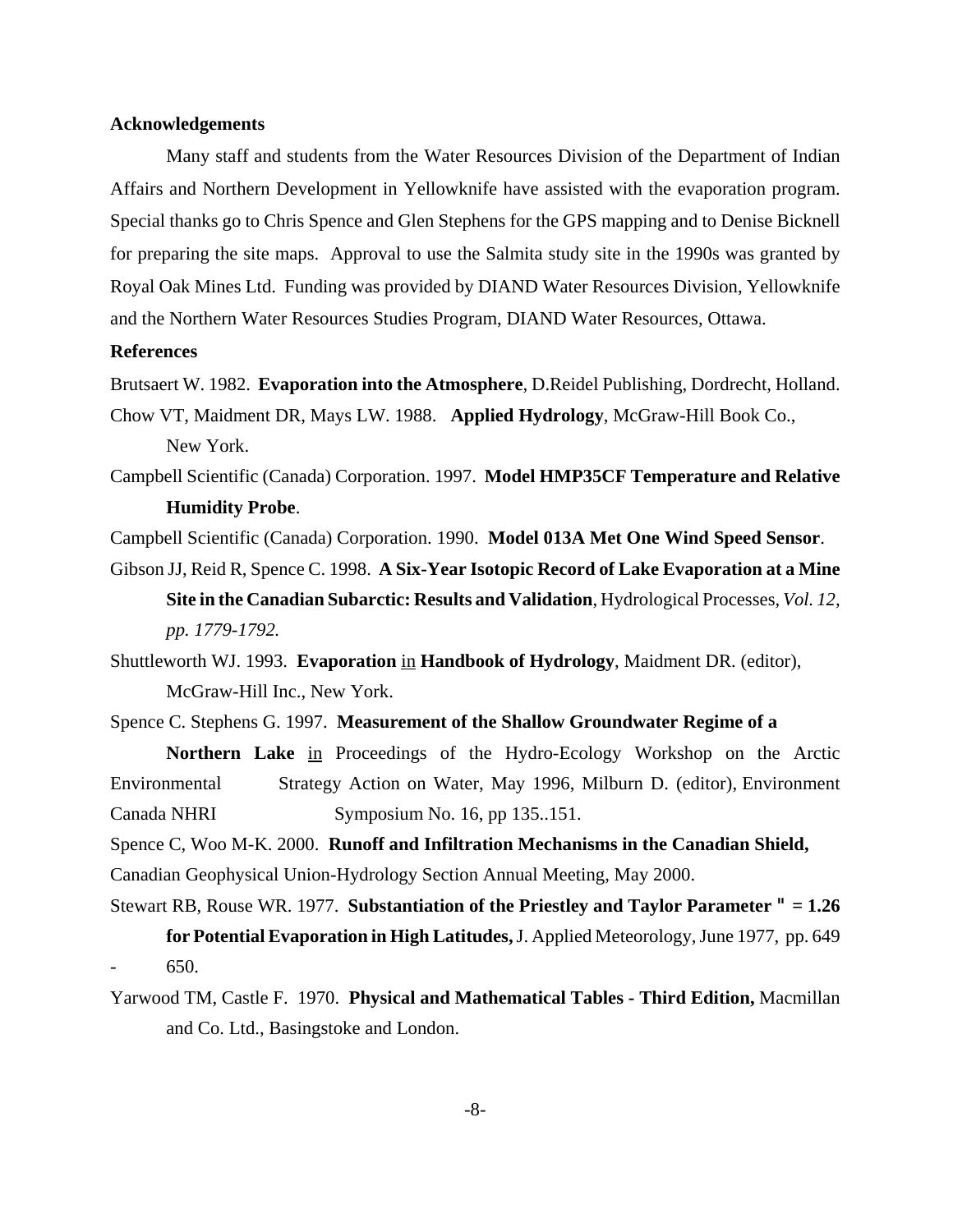|         | Ice-off<br><b>Date</b> | <b>Freeze-up</b><br><b>Date</b> | <b>Open Water</b><br>$#$ of Days) | <b>Data Record</b><br>(# of Days) |
|---------|------------------------|---------------------------------|-----------------------------------|-----------------------------------|
| 1992    | n/a                    | $\sim$ 30 Sept                  | n/a                               | 56                                |
| 1993    | $\sim 26$ June         | $\sim 03$ Oct                   | 100                               | 79                                |
| 1994    | $\sim 01$ June         | $\sim$ 28 Sept                  | 120                               | 110                               |
| 1995    | $\sim$ 19 June         | $\sim 06$ Oct                   | 110                               | 110                               |
| 1996    | $\sim$ 18 June         | $\sim 03$ Oct                   | 108                               | 105                               |
| 1997    | $\sim$ 17 June         | $\sim$ 29 Sept                  | 105                               | 104                               |
| 1998    | $\sim 01$ June         | $\sim 02$ Oct                   | 124                               | 124                               |
| 1999    | $\sim 20$ June         | $\sim$ 29 Sept                  | 102                               | 102                               |
| 2000    | $\sim$ 22 June         | $~1$ -30 Sept                   | 101                               | 101                               |
| 2001    | $~11$ June             | $\sim$ 4 Oct                    | 116                               | 108                               |
| 2002    | $\sim$ 23 June         | $\sim$ 25 Sept                  | 94                                | 84                                |
| 2003    | $~10$ June             | $~1$ -30 Sept                   | 121                               | 114                               |
| 2004    | $\sim$ 26 June         | $~50$ Sept                      | 98                                | 95                                |
| mean    | 16 June                | 1 Oct                           | 108                               | 103                               |
| std dev | 9 days                 | 3 days                          | 10.0                              | 12.4                              |

**Appendix 1. Break-up and Freeze-up Field Observations.**

**Table 1. Field Observations of Break-Up and Freeze-Up Dates, Open Water Period**